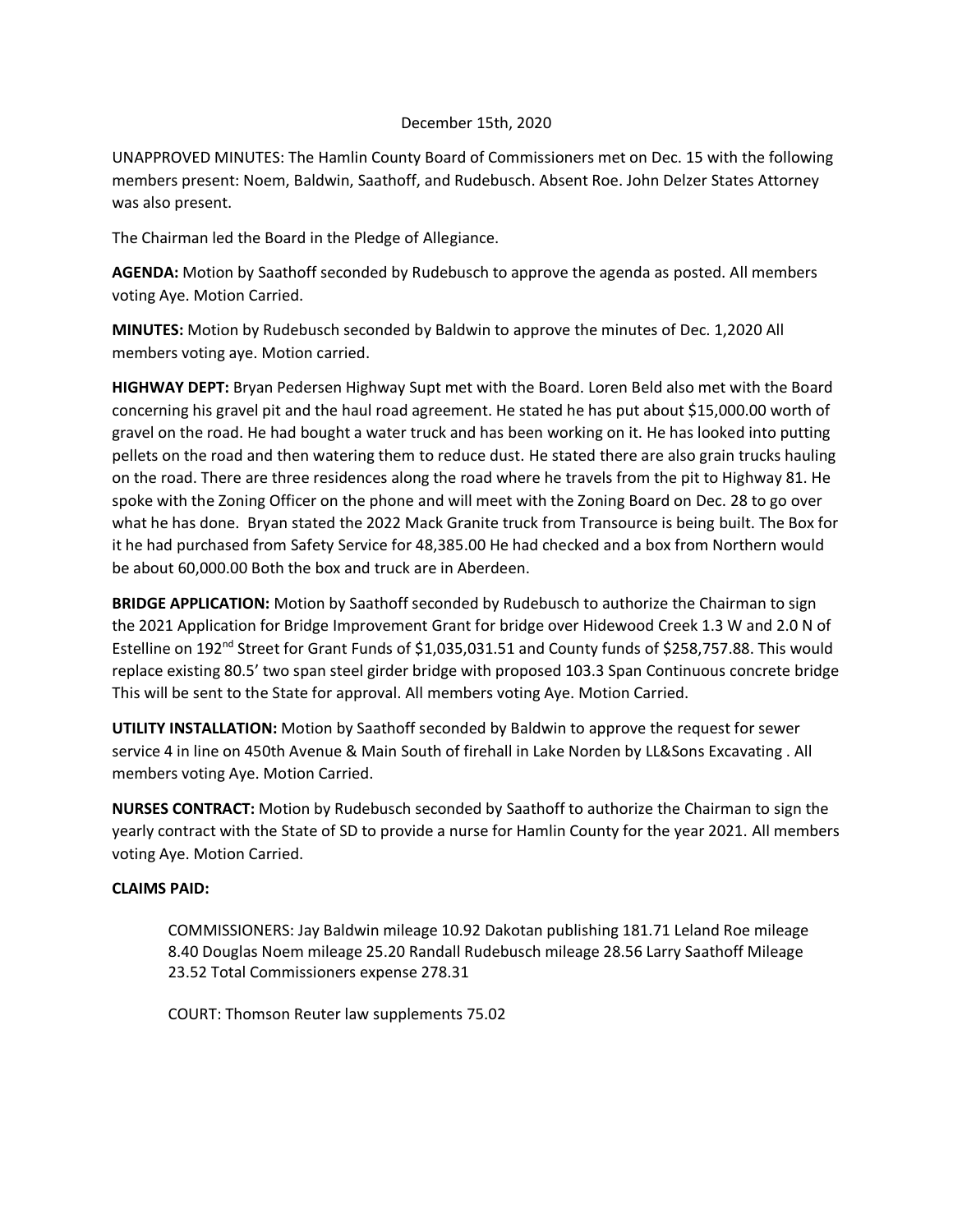AUDITOR: ITC phone 51.01 Lingo Communications phone 15.73 Office Peeps supp 95.42 PMB state access 19.83 Total Auditors expense 181.99

TREASURER: ITC phone 97.41 Lingo phone 23.32 Office Peeps supp 60.48 PMB state access 19.83 Print Em Now supp 295.00 Watertown Public Opinion supp 280.00 Thomson Reuter law supplements 75.02 Jessica Trautner reimburse insurance 1000.00 Total Treasurers expense 2064.96

POSTAGE COPIES: Copy Machine contract 44.10

STATES ATTORNEY: Delzer Law secretary 750.00 ITC phone 86.01 Thomson Reuter law supplement 75.02 Total States Attorney expense 911.03

COURT APPOINTED ATTORNEY: Bratland Law 1464.70 Turbak Law 2244.00

COURTHOUSE MAINT: State Flag out side flags 19.65 Chelsie Gustafson reimburse insurance 1000.00 Hillyard supp 21.84 ITC Internet 33.09 Lingo Internet 15.73 Ottertail Power Elec 493.72 Star Laundry floor mats 180.95 Total Courthouse Maint expense 1764.98

DIRECTOR OF EQUALIZATION: ITC phone 138.46 Lingo phone 21.15 Office Peeps supp 487.25 Total Director of Equalization expense 646.86

REGISTER OF DEEDS: ITC phone 56.26 Lingo phone 17.05 Microfilm Imaging rental 347.00 Office Peeps supp 23.53 PMB state access 19.84 Total Register of Deeds expense 463.68

ANIMAL BOUNTY: Dixon Township gopher bounty 10.00

SHERIFF: Creative Product supp 10.00 Estelline Community Oil gas 231.27 Farmers Union gas 76.19 Hamlin Co Farmers Coop repairs 96.00 gas 611.11 ITC phone 222.72 Total Sheriffs expense 1247.29

JAIL: Codington County Jail 340.00 SD Public Health Lab blood tests 245.00 Prairie Lakes blood tests 170.00 Total Jail expense 755.00

CORONER: Brett Jacobsen mileage 16.80

LIEAP: Interlakes Community Action worker 332.17 ITC phone 53.46 Lingo phone 15.83 Total LIEAP expense 401.46

EXTENSION: ITC phone 98.91 Lingo phone 15.73

WEED: Eric's Repairs,repairs 372.03 H-D Electric elec 8.57 Hamlin Co Farmers Coop supp 52.00 ITC phone 93.91 Lingo phone 15.73 Office Peeps 47.98 Runnings equipment 397.97 Total Weed expense 949.33

ZONING: Dakotan publishing 100.05 ITC phone 53.01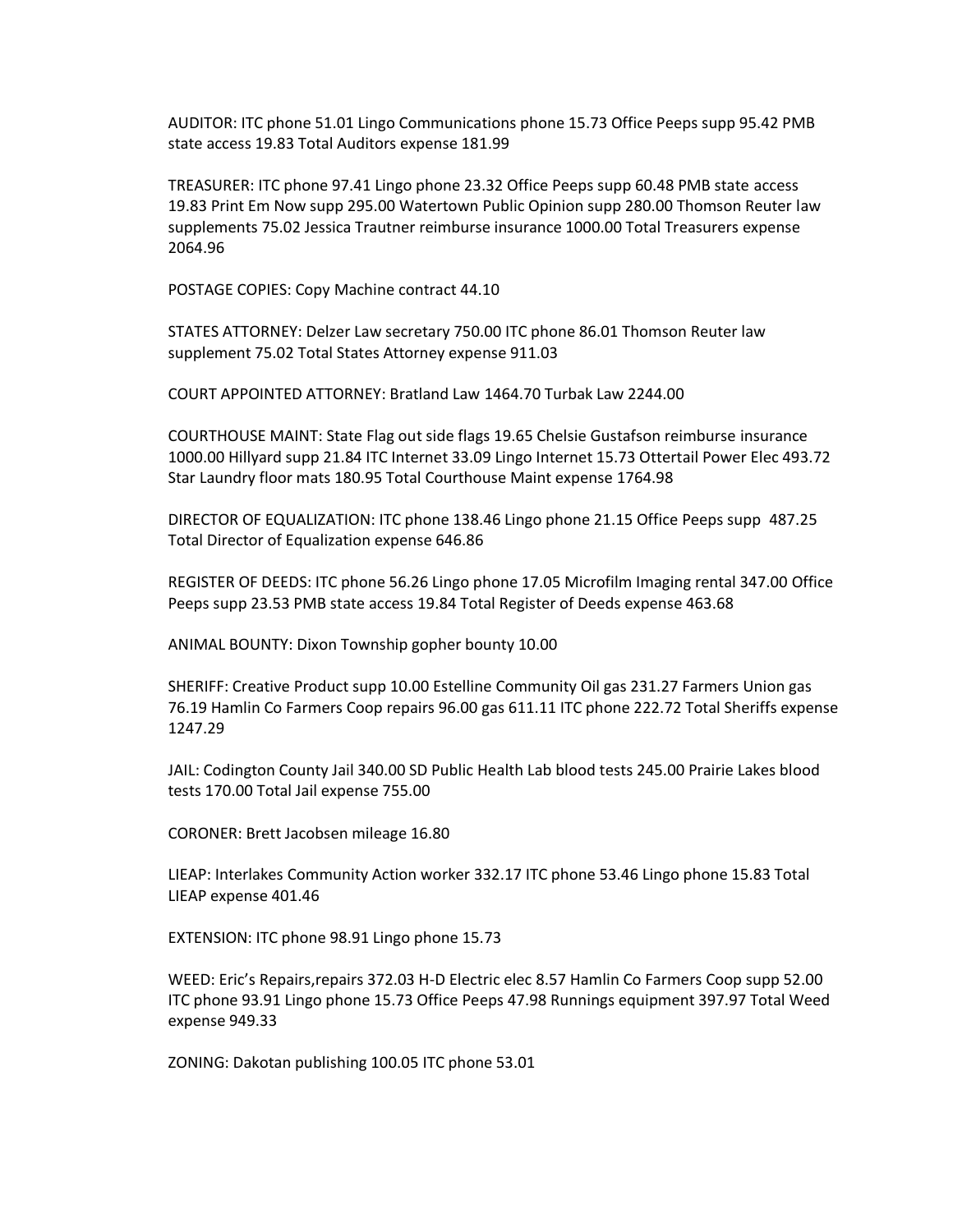ROAD: DVL Fire repairs 789.75 supp 69.95 Eastside Equipment tractor rental 3600.00 Eric Solsaa reimburse insurance 1000.00 Estelline Community Oil Fuel 1070.07 LP 275.96 Farmers Union fuel 1064.65 H-D Electric Util 624.21 Hamlin Co Farmers Coop Supp 190.07 fuel 3367.89 parts 17.50 ITC phone 144.41 J&L Welding parts 6.18 KDM Equipment repairs 213.75 Logan Twait reimburse insurance 1000.00 Mac's-Blue Tarp supp 10.40 parts 9.99 Productivity Plus-Titan parts 147.00 Rons Saw Sales supp 19.98 Safety Service Equipment 48,385.00 Sturdevants supp 120.72 Transource Equipment 119,500.00 W.W. Tire repairs 1259.74 parts 823.82 Wheelco parts 82.60 Total Road expense 183,793.64

911: H-D Electric towers elect. 107.64 ITC trunking charge 374.33

AG BUILDING: Hayti Town water 20.00 ITC phone 83.66 Ottertail Power Elec. 53.66

EMERGENCY & DISASTER: Hamlin Co Farmers Coop supp 9.20 ITC phone 155.18 Jutting Grocery supp 5.63

M&P FUND: Register of Deeds rental 245.00

DEPT OF REVENUE: money sent to State: Motor Vehicle License 127,400.18 Drivers License 1028.00 Birth Fees 40.00 Death Fees 10.00 Total 128,478.18

SDACO: part of Register of Deeds fees to State 296.00

**FUEL QUOTES:** Dec. 14 in Hayti #1 Diesel Hamlin Co. Farmers Coop \$2.07 Farmers Union \$2.10 All quotes do not contain certain taxes.

**PUBLIC COMMENT:** Commissioner Roe called by speaker phone. He stated that Brantford Township Board was in favor of the road around the overhead bridge.

**ABATEMENT:** Motion by Saathoff seconded by Baldwin to approve the abatement for record # 6818 for taxes payable in 2019 of 145.60 and taxes payable in 2020 of 150.22 for a mobile home on leased site which is no longer liveable and owners have abandoned such so is uncollectable. All members voting Aye. Motion Carried.

**FIRST DISTRICT:** Todd Kays Executive Director of First District and Payton Carda Zoning Officer submitted a yearly report of zoning activity in Hamlin County. For 2020 there have been 131 building permits issued with an estimated value of construction \$19,515,496 and fees collected \$43,551. They went over the process of getting a building permit and the zoning board actions. They presented a contract for the year 2021 which the Board will review at its next meeting.

**911 CONTRACT:** Motion by Saathoff seconded by Baldwin to authorize the Chairman to sign the 911 contract with Watertown City from Jan. 1,2020 to Dec. 31,2022 with the cost of such 100% of actual surcharge revenue received each month which is \$1.25 per phone line which amounts to about 4526.89 a month. All members voting Aye. Motion Carried.

**PAYMENTS:** The Board authorized the Auditor to pay fuel, utilities or anything else that has to be paid before year end due to inventory and present the bill at the next meeting.